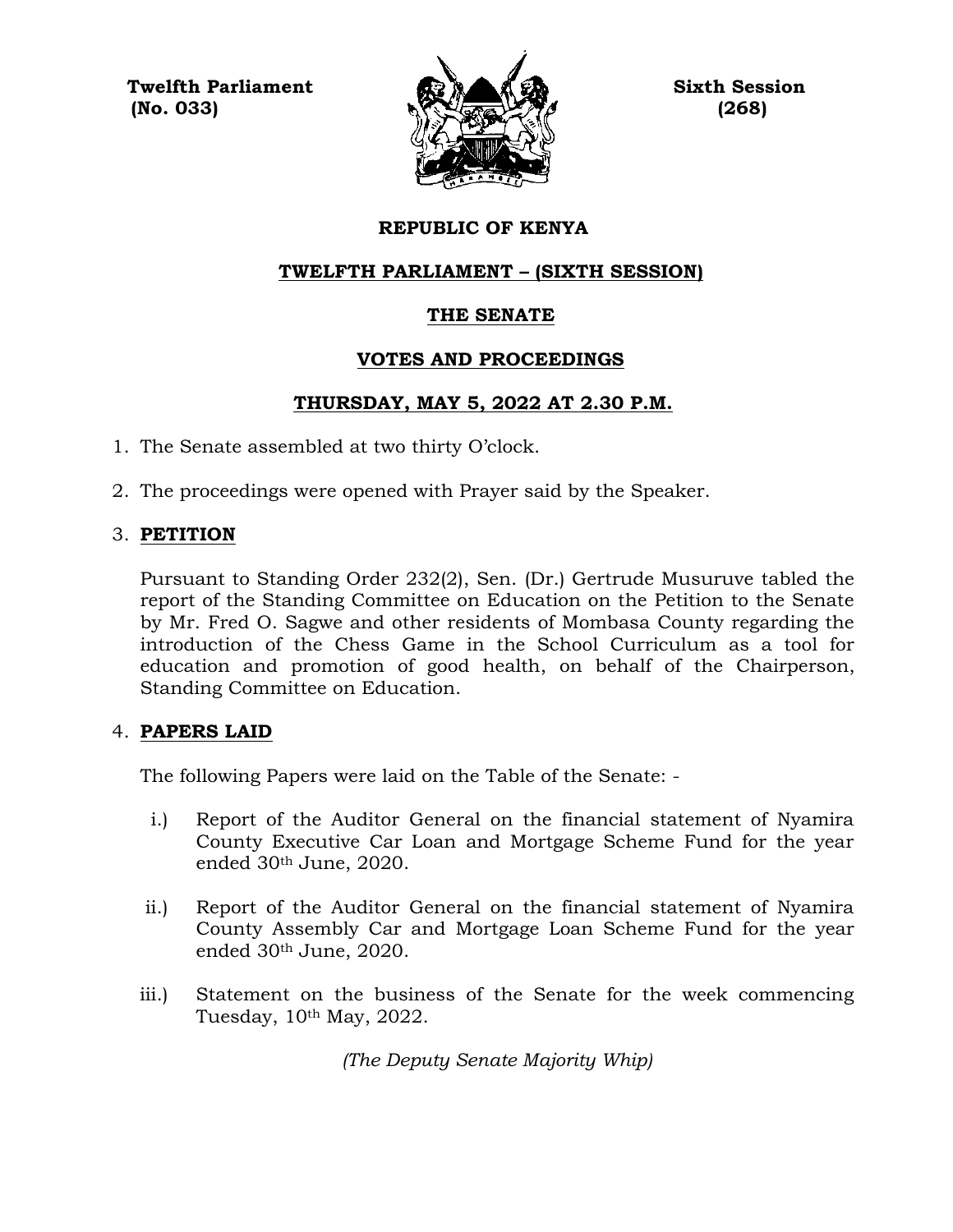#### 5. **STATEMENTS**

#### **a) Pursuant to Standing Order 47 (1)**

Nominated Senator (Sen. (Dr.) Gertrude Musuruve, MP) made a statement on May Day.

Thereupon, the Senator noted that May 1<sup>st</sup> was chosen as Labour day, also referred to as workers' day or May Day to commemorate the Haymarket Riot in Chicago in 1886.

The Senator indicated that the purpose of the day is to commemorate efforts and victories of the working class and the contributions they make towards the growth of the nation. It is a day when those who fought for workers' rights are remembered. She further indicated that the pioneer activists in the labour movement set the appropriate pace in bettering the lives of workers.

She further pointed out that in Kenya a number of unions emerged before, during and after independence and with various leaderships including pioneer trade unionists like Thomas Joseph Mboya, Fred Kubai, Makhan Singh and Bildad Kaggia. In addition, other celebrated notable trade unionists includes , Clement Lubembe, the first secretary general of COTU, Joseph Kioni who formed the Kenya National Union of Teachers in 1957, Juma Boy, Secretary General of COTU who played a major role in getting funds for Mboya Labour College in Kisumu, Joseph Mugalla and Francis Atwoli, the current COTU Secretary General.

In conclusion, the Senator urged employers to adequately facilitate all their employees including People With Disabilities (PWDs) to orient on their rights as provided in the Labour Relations Act and implement to the letter the labour laws to improve their welfare.

#### **b) Pursuant to Standing Order 51 (1) (b)**

- (i) Nominated Senator (Sen. Gertrude Musuruve, MP), a Member of the Standing Committee on Education, made a statement on the activities of the Committee for the period 24th January to 25th April, 2022, on behalf of the Chairperson.
- (ii) Nominated Senator (Sen. Farhiya Haji, MP), a Member of the Standing Committee on Finance and Budget, made a statement on the activities of the Committee for the period 8th February to 30th April, 2022, on behalf of the Chairperson.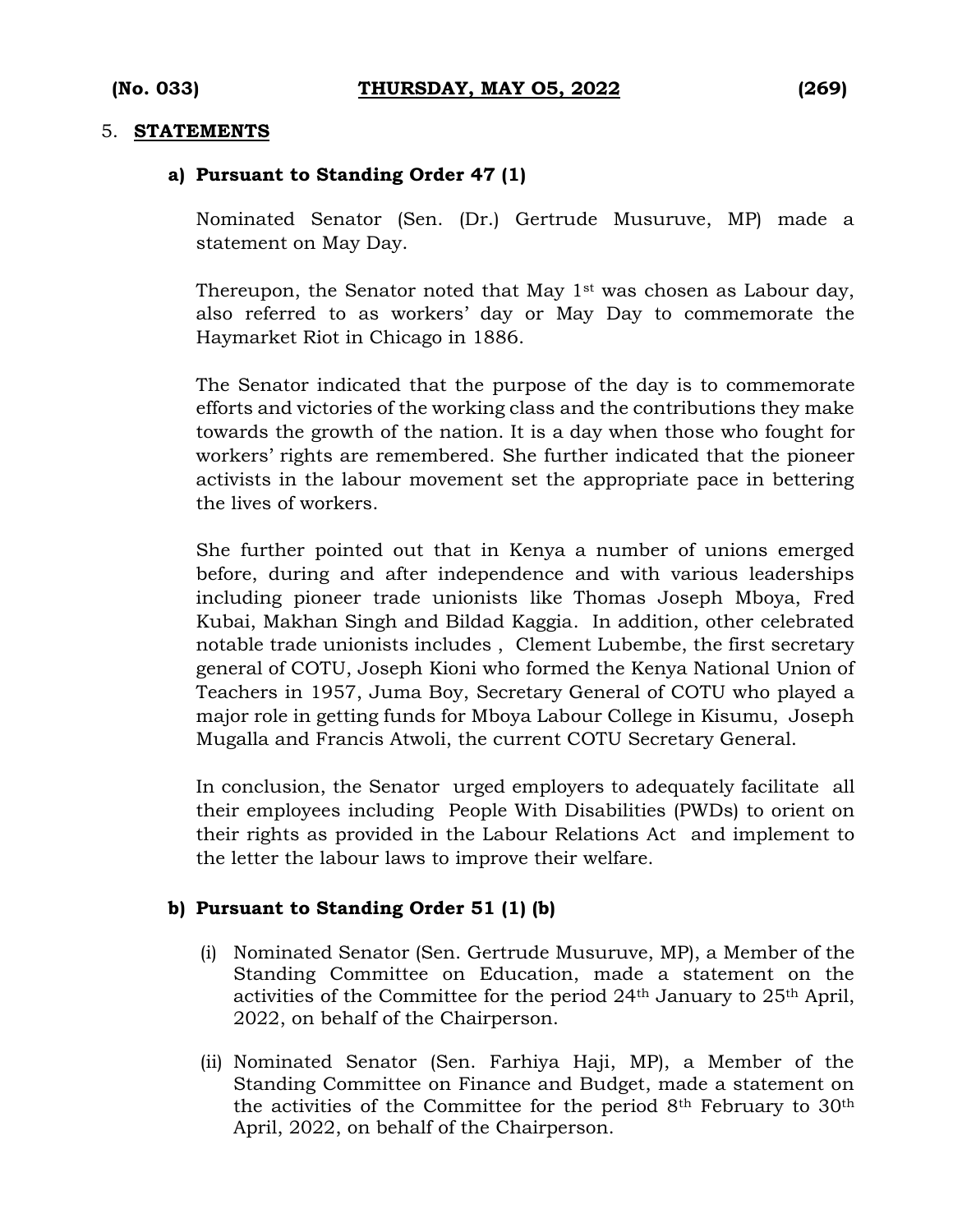(iii) The Chairperson, Standing Committee on Justice, Legal Affairs and Human Rights, made a statement on the activities of the Committee for the period January to April, 2022.

# **c) Pursuant to Standing Order 52 (1)**

The Senate Deputy Majority Whip issued a statement on the business of the Senate for the week commencing Tuesday, 10<sup>th</sup> May, 2022 on behalf of the Senate Majority Leader.

## 6. **THE LANDLORD AND TENANT BILL (NATIONAL ASSEMBLY BILLS NO. 3 OF 2021)**

(The Senate Majority Leader)

*(Second Reading)*

# *(Resumption of debate interrupted on Wednesday, 23rd February, 2022- Morning Sitting)*

## *(Division)*

Order deferred.

# 7. **THE PERSONS WITH DISABILITIES (AMENDMENT) BILL (SENATE BILLS NO. 29 OF 2020)**

(Sen. Aaron Cheruiyot, MP and Sen. (Dr) Isaac Mwaura, MP)

*(Second Reading)*

# *(Resumption of debate interrupted on Thursday, 10th March, 2022)*

*(Division)*

Order deferred.

# 8. **THE ELECTION CAMPAIGN FINANCING (AMENDMENT) BILL (SENATE BILLS NO. 51 OF 2021)**

(Sen. Ledama Olekina, MP)

*(Second Reading)*

*(Resumption of debate interrupted on Wednesday, 23rd March, 2022)*

*(Division)*

Order deferred.

9. **THE EMPLOYMENT (AMENDMENT) BILL (SENATE BILLS NO. 54 OF 2021)** (Sen. Samson Cherarkey, MP)

*(Second Reading)*

*(Resumption of debate interrupted on Wednesday, 30th March, 2022)* 

# *(Division)*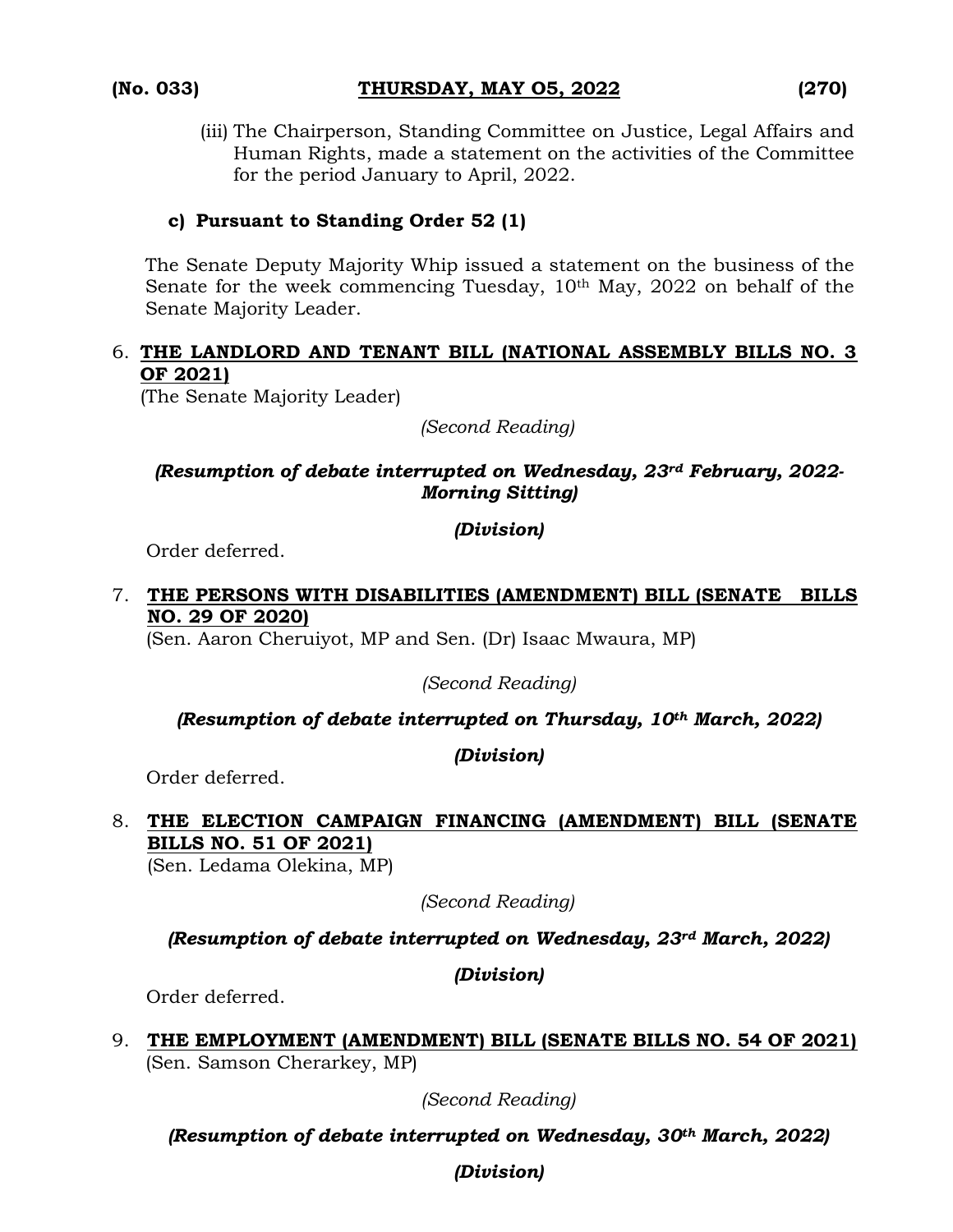Order deferred.

# 10. **THE COTTON INDUSTRY DEVELOPMENT BILL (SENATE BILLS NO. 55 OF 2021)**

(The Chairperson, Standing Committee on Agriculture, Livestock and Fisheries)

*(Second Reading)*

## *(Resumption of debate interrupted on Thursday, 31st March, 2022)*

## *(Division)*

Order deferred.

# 11. **THE SUGAR BILL (NATIONAL ASSEMBLY BILLS NO. 68 OF 2019)**

(The Senate Majority Leader)

*(Second Reading)*

*(Resumption of debate interrupted on Thursday, 7th April, 2022)*

# *(Division)*

Order deferred.

# 12. **THE PUBLIC PROCUREMENT AND ASSET DISPOSAL (AMENDMENT) BILL (NATIONAL ASSEMBLY BILLS NO. 32 OF 2021)**

(The Senate Majority Leader)

*(Second Reading)*

*(Resumption of debate interrupted on Thursday, 28th April, 2022)* 

*(Division)*

Order deferred.

# 13. **THE SACCO SOCIETIES (AMENDMENT) BILL (NATIONAL ASSEMBLY BILLS NO. 55 OF 2021)**

(The Senate Majority Leader)

 *(Second Reading) (Resumption of debate interrupted on Wednesday, 4th May, 2022)* 

*(Division)*

Order deferred.

# 14. **MOTION - ADOPTION OF REPORTS OF THE SESSIONAL COMMITTEE ON COUNTY PUBLIC ACCOUNTS AND INVESTMENTS ON CONSIDERATION OF THE REPORTS BY THE AUDITOR GENERAL ON THE FINANCIAL STATEMENTS OF VARIOUS COUNTY EXECUTIVES FOR FINANCIAL YEAR 2018/2019**

(Chairperson, Sessional Committee on County Public Accounts and Investments)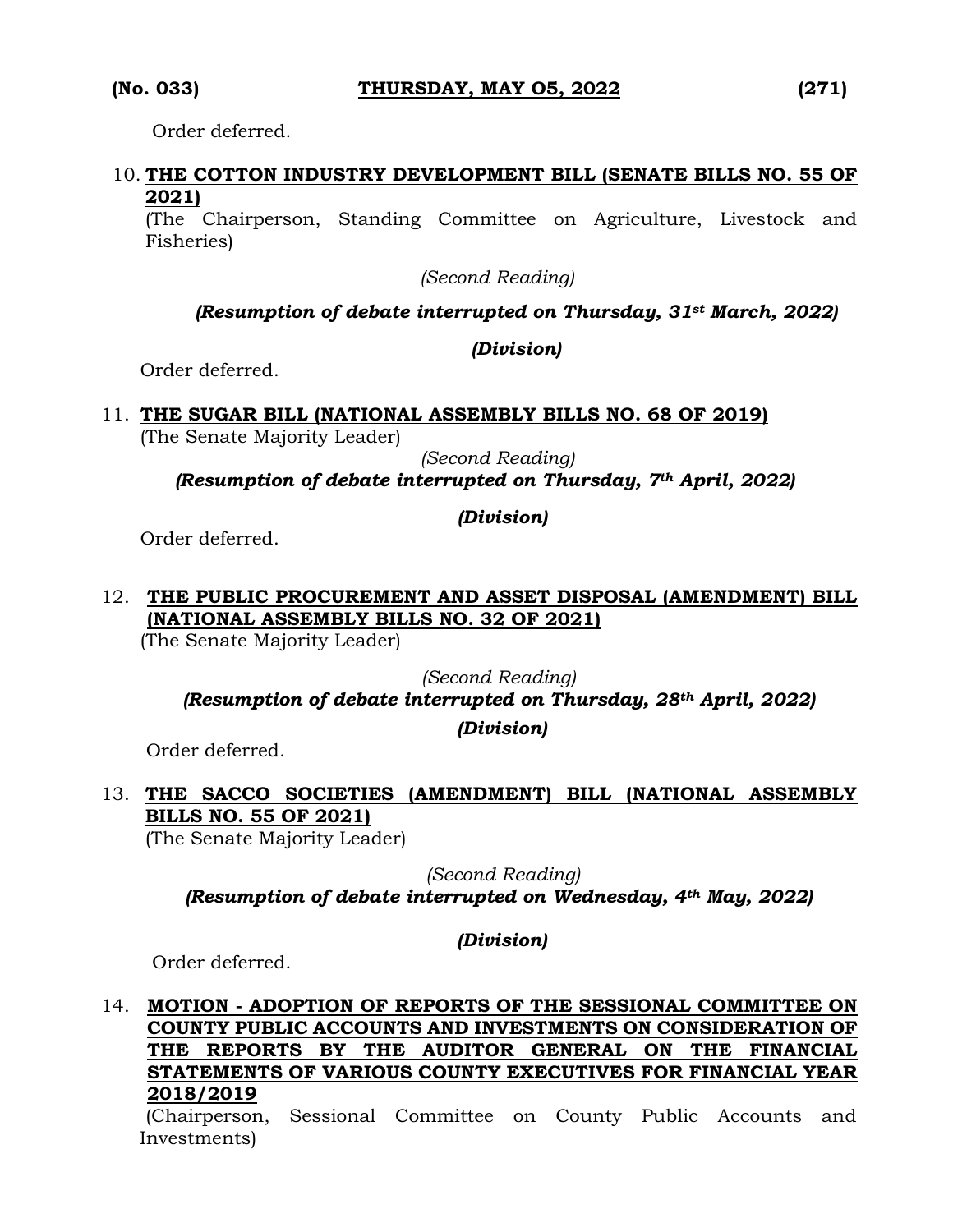THAT, the Senate adopts the Report of the Sessional Committee on County Public Accounts and Investments on consideration of the Reports by the Auditor General on the Financial Statements of the following County Executives for the Financial Year 2018/2019- Embu; Homa-Bay; Kericho; Kilifi; Kirinyaga; Kisii; Kwale; Machakos; Mombasa; Nandi; Baringo; Bomet; Garissa; Kajiado; and West Pokot as contained in Volume 1 of the Report and the following County Executives- Isiolo; Kakamega; Kisumu; Laikipia; Mandera; Marsabit; Nakuru; Narok; Nyandarua; Samburu; Taita Taveta; Trans-Nzoia; Uasin-Gishu; Vihiga; and Wajir, as contained in Volume 2 of the Report, Laid on the Table of the Senate on Thursday  $2<sup>nd</sup>$  December, 2021.

#### *(Resumption of debate interrupted on Tuesday, 8th March, 2022)*

## *(Division)*

Order deferred.

# 15. **MOTION - ADOPTION OF THE REPORT OF THE STANDING COMMITTEE ON HEALTH ON THE SPECIAL AUDIT REPORT ON UTILIZATION OF COVID-19 FUNDS BY TWENTY EIGHT (28) COUNTY GOVERNMENTS**

(The Chairperson, Standing Committee on Health)

THAT**,** the Senate adopts the Report of the Standing Committee on Health on the special audit report on utilization of COVID-19 funds by twenty eight (28) county governments, laid on the Table of the Senate on Wednesday, 9th February, 2022.

## *(Resumption of debate interrupted on Wednesday, 23rd March, 2022)*

#### *(Division)*

Order deferred.

## 16. **COMMITTEE OF THE WHOLE THE INTERGOVERNMENTAL RELATIONS (AMENDMENT) BILL (SENATE BILLS NO. 37 OF 2021)**

(The Chairperson, Standing Committee on Devolution and Intergovernmental Relations)

*(Resumption of debate interrupted on Wednesday, 22ndDecember, 2021 – Morning Sitting)*

*(Division)*

Order deferred.

# 17. **COMMITTEE OF THE WHOLE THE LAW OF SUCCESSION (AMENDMENT) BILL, (SENATE BILLS NO. 15 OF 2021)**

(Sen. Abshiro Halake, MP)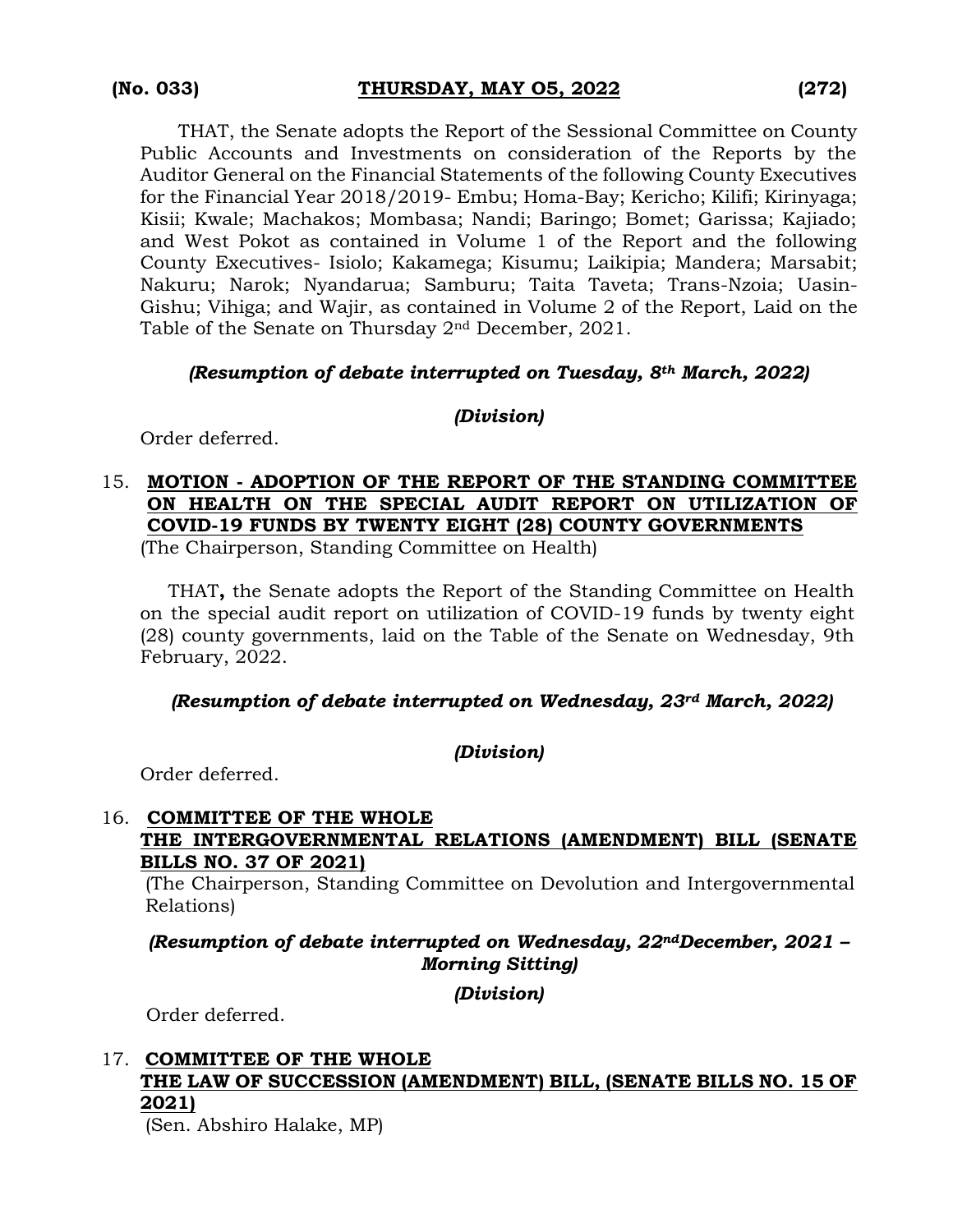*(Resumption of debate interrupted on Wednesday, 2nd March, 2022 – Morning Sitting)*

## *(Division)*

Order deferred.

18. **COMMITTEE OF THE WHOLE THE PRESERVATION OF HUMAN DIGNITY AND ENFORCEMENT OF ECONOMIC AND SOCIAL RIGHTS BILL (SENATE BILLS NO. 21 OF 2021)**  (Sen. Abshiro Halake, MP)

*(Resumption of debate interrupted on Wednesday, 2nd March, 2022 – Morning Sitting)* 

*(Division)*

Order deferred.

19. **COMMITTEE OF THE WHOLE THE LIFESTYLE AUDIT BILL (SENATE BILLS NO. 36 OF 2021)**  (Sen. (CPA). Farhiya Haji, MP)

*(Resumption of debate interrupted on Tuesday, 1st March, 2022)*

*(Division)*

Order deferred.

20. **COMMITTEE OF THE WHOLE THE SPECIAL NEEDS EDUCATION BILL (SENATE BILLS NO. 44 OF 2021)**  (Sen. (Dr.) Getrude Musuruve and Sen. (Prof.) Margaret Kamar, MP)

*(Resumption of debate interrupted on Wednesday, 2nd March, 2022 – Morning Sitting)* 

*(Division)*

Order deferred.

21. **COMMITTEE OF THE WHOLE THE MENTAL HEALTH (AMENDMENT) BILL (SENATE BILLS NO. 28 OF 2020)**

(Sen. (Arch.) Sylvia Kasanga, MP)

## *(Consideration of National Assembly Amendments)*

*(Resumption of debate interrupted on Thursday, 7th April, 2022)*

*(Division)*

Order deferred.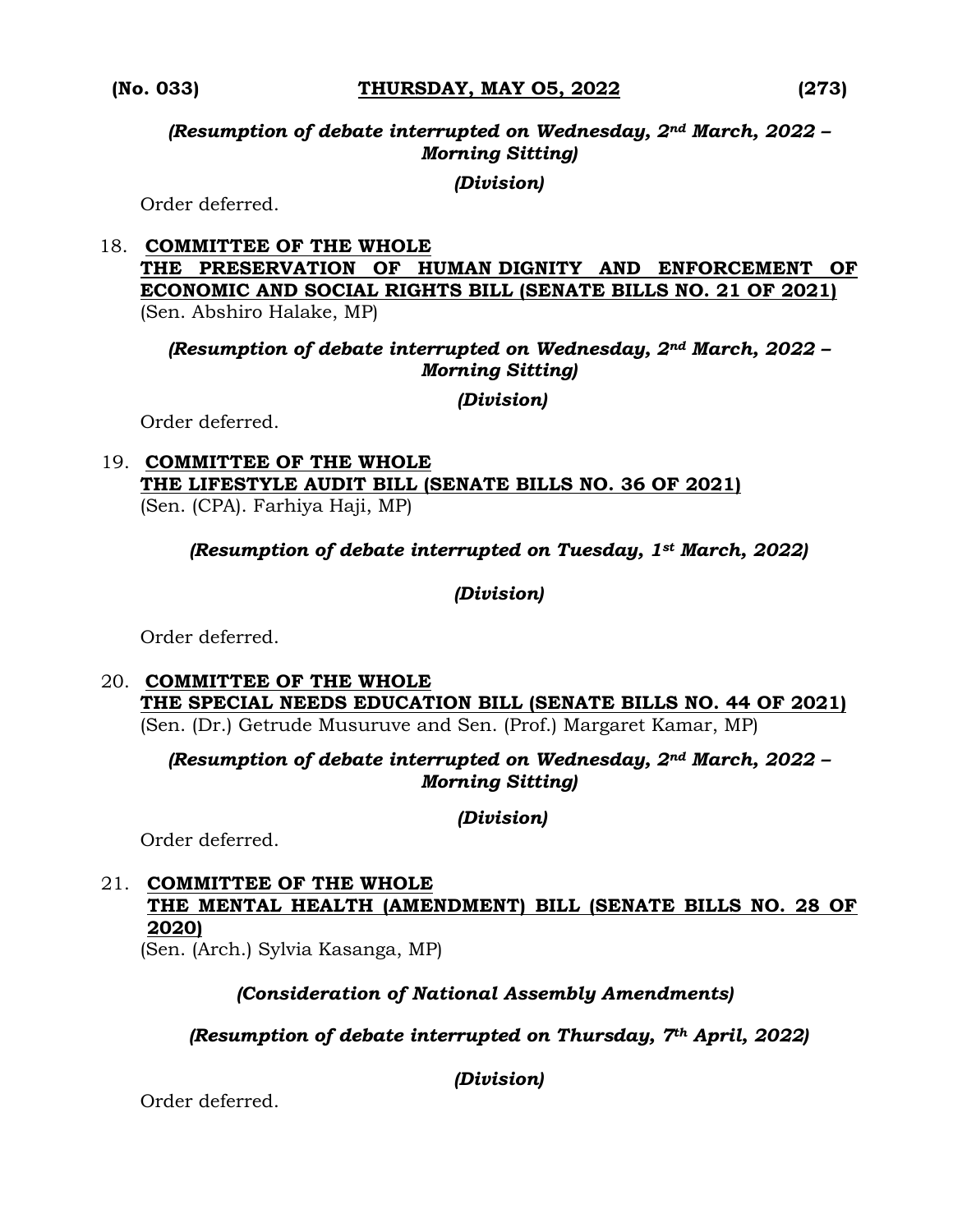## 22. **COMMITTEE OF THE WHOLE THE IRRIGATION (AMENDMENT) BILL (NATIONAL ASSEMBLY BILLS NO. 12 OF 2021)** (The Senate Majority Leader)

*(Resumption of debate interrupted on Wednesday, 4th May, 2022)*

*(Division)*

Order deferred.

# 23. **THE SUSTAINABLE WASTE MANAGEMENT BILL (NATIONAL ASSEMBLY BILLS NO. 22 OF 2021)**

(The Senate Majority Leader)

*(Second Reading)*

Order deferred.

# 24. **COMMITTEE OF THE WHOLE THE ELECTIONS (AMENDMENT) (NO. 3) BILL (SENATE BILLS NO. 48 OF 2021)**

(Sen. (Eng.) Ephraim Maina, MP)

Order deferred.

# 25. **COMMITTEE OF THE WHOLE THE KENYA MEDICAL SUPPLIES AUTHORITY (AMENDMENT) BILL (SENATE BILLS NO. 53 OF 2021)**

(Sen. Naomi Shiyonga, MP)

Order deferred.

# 26. **COMMITTEE OF THE WHOLE THE STREET VENDORS (PROTECTION OF LIVELIHOOD) BILL (SENATE BILLS NO. 7 OF 2021)**

(Chairperson, Standing Committee on Tourism, Trade and Industrialization)

Order deferred.

# 27. **COMMITTEE OF THE WHOLE THE COUNTY RESOURCE DEVELOPMENT BILL (SENATE BILLS NO. 45 OF 2021)**

(Sen. Rose Nyamunga, MP)

Order deferred.

# 28. **COMMITTEE OF THE WHOLE THE COMMUNITY GROUPS REGISTRATION BILL (NATIONAL ASSEMBLY BILLS NO. 20 OF 2021)**

(The Senate Majority Leader)

Order deferred.